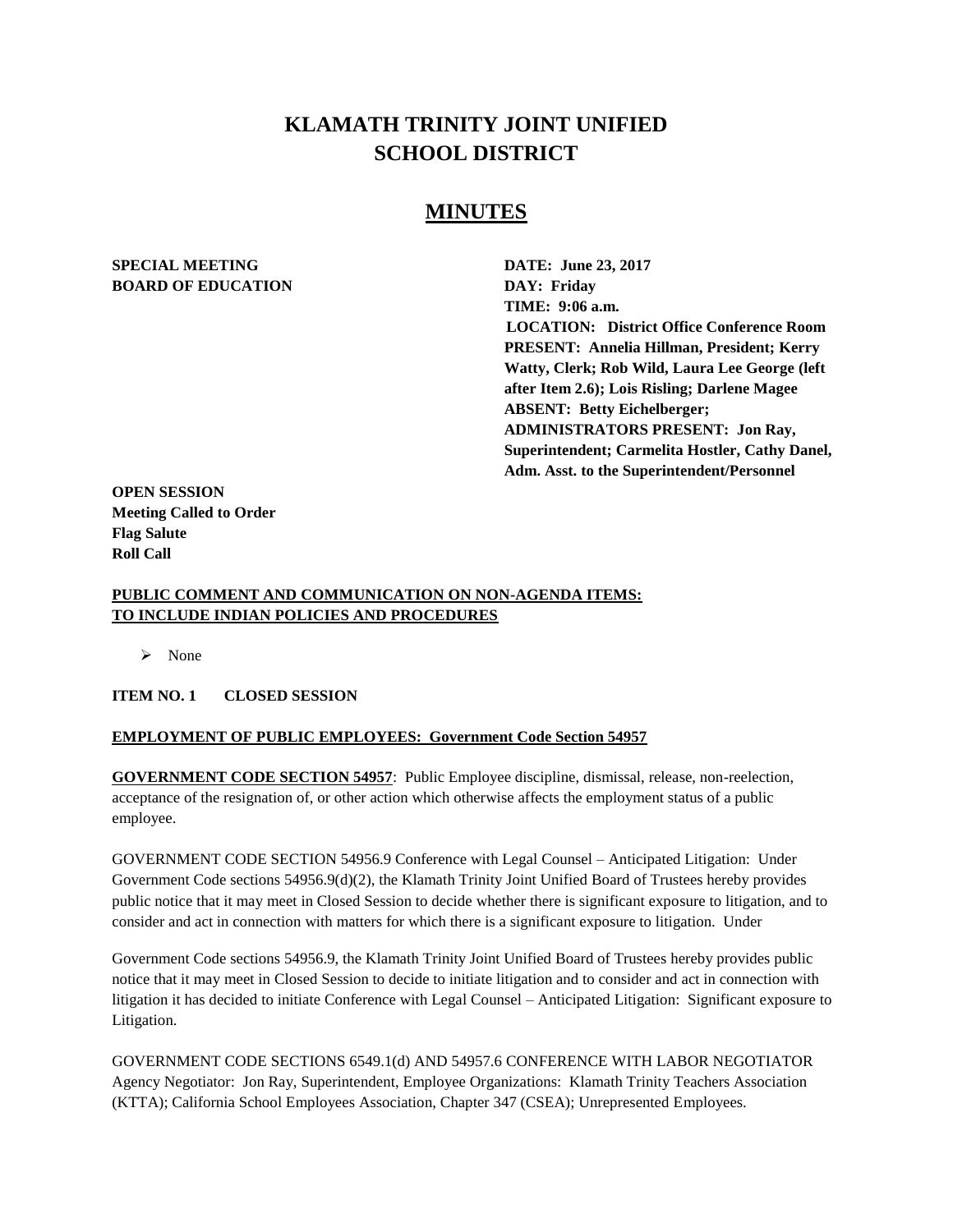#### *RETURN TO OPEN SESSION*

#### **ACTIONS RESULTING FROM CLOSED SESSION**

### **ITEM NO. 2 ACTION ITEMS**

#### **2.1 PUBLIC HEARING-LOCAL CONTROL ACCOUNTABILITY PLAN/LCAP**

Opening of hearing: 10:23 a.m. Comments: No comments Closing of hearing: 10:27 a.m.

#### **2.2 PUBLIC HEARING-2017-2018 BUDGET HEARING**

Opening of hearing: 10:24 a.m. Comments: Closing of hearing: 10:27 a.m.

### **2.3 CONTRACT WITH MCCUEN CONSTRUCTION, INC./ALTERATIONS TO EXISTING CLASSROOMS, BUILDING & SITEWORK AT ORLEANS ELEMENTARY SCHOOL PHASE III MOLD REHABILITATION PROJECT-BID #2017- 1**

MSC (Watty/George) to reject all bids for Phase III mold rehabilitation projects pursuant to Public Contract Section 20111.  $(6-0)$ 

### **2.4 CONTRACT WITH MCCUEN CONSTRUCTION, INC./CHILLER, BOILER & SITEWORK FOR THE HOOPA HIGH SCHOOL PHASE III MOLD REHABILITATION PROJECT-BID #2017-3**

MSC (George/Wild) to reject all bids for Phase III mold rehabilitation projects pursuant to Public Contract Section 20111. (6-0)

### **2.5 CONTRACT WITH MCCUEN CONSTRUCTION, INC./ALTERATIONS TO EXISTING CLASSROOMS AT HOOPA VALLEY HIGH SCHOOL PHASE III MOLD REHABILITATION PROJECT-BID 2017-5**

MSC (Wild/George) to reject all bids for Phase III mold rehabilitation projects pursuant to Public Contract Section 20111. (6-0)

### **2.6 CONTRACT WITH MCCUEN CONSTRUCTION, INC./ALTERATIONS TO EXISTING CLASSROOMS & LIBRARY BUILDING (INCREMENT 1) AT HOOPA VALLEY ELEMENTARY SCHOOL PHASE III MOLD REHABILITATION PROJECT-BID 2017-4**

MSC (Watty/Magee) to reject all bids for Phase III mold rehabilitation projects pursuant to Public Contract Section 20111.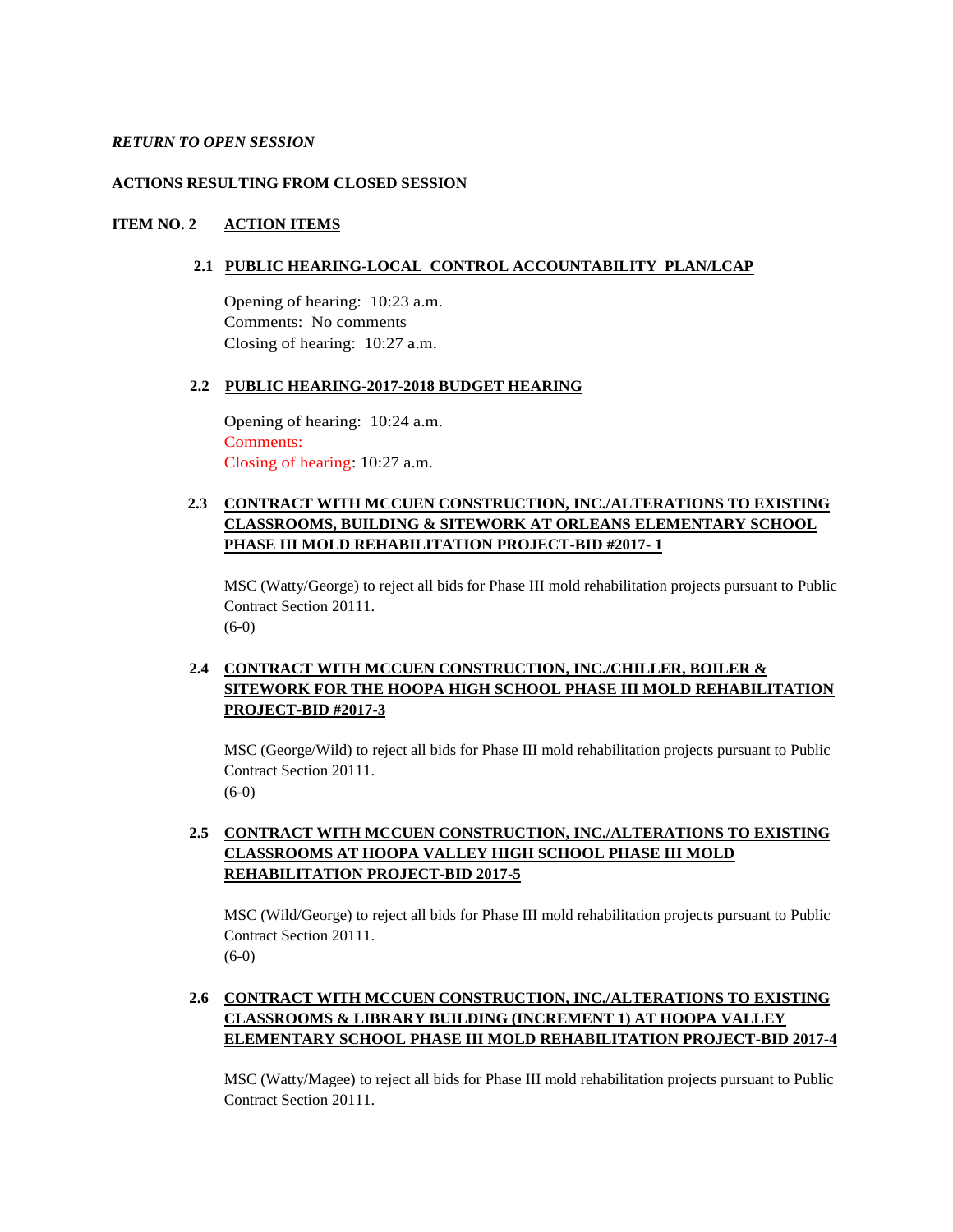(6-0)

### **2.7 NEW JOB DESCRIPTION/ADMINISTRATIVE ASSISTANT, PERSONNEL**

MSC (Wild/Watty) to approve the new job description for a new Administrative Assistant, Personnel position after some additions. (5-0)

### **2.8 NEW JOB DESCRIPTION/ASSISTANT SUPERINTENDENT: PERSONNEL AND BUSINESS**

MSC (Watty/Wild) to approve the new Assistant Superintendent for Personnel and Business job description. (5-0)

### **2.9 SCHOOL SITE PLAN-JACK NORTON ELEMENTARY SCHOOL**

MSC (Watty/Magee) to approve the school site plan for Jack Norton Elementary School for the 2017-18 school year. (5-0)

### **2.10 SCHOOL SITE PLAN-ORLEANS ELEMENTARY SCHOOL**

MSC (Wild/Hillman) to approve the school site plan for Orleans Elementary School for the 2017- 18 school year.

(5-0)

### **2.11 ADMINISTRATIVE REGULATION POLICY 5141.52 CHANGE PROPOSAL/SUICIDE PREVENTION**

MSC (Watty/Wild) to approve for second reading and final adoption. (5-0)

### **2.12 SCHOOL SITE PLAN-CAPTAIN JOHN CONTINUATION HIGH SCHOOL**

MSC (Watty/Magee) to approve the school site plan for Captain John High School for the 2017-18 school year.

(5-0)

### **2.13 SCHOOL SITE PLAN-HOOPA VALLEY HIGH SCHOOL**

MSC (Watty/Hillman) to approve the school site plan for Hoopa High School for the 2017-18 school year.

(5-0)

### **2.14 INVOICE FROM MCCUEN CONSTRUCTION INC-JACK NORTON ELEMENTARY SCHOOL-PHASE II**

MSC (Magee/Wild) to approve the invoice of \$30,639.41 for the sewer repair at Jack Norton.